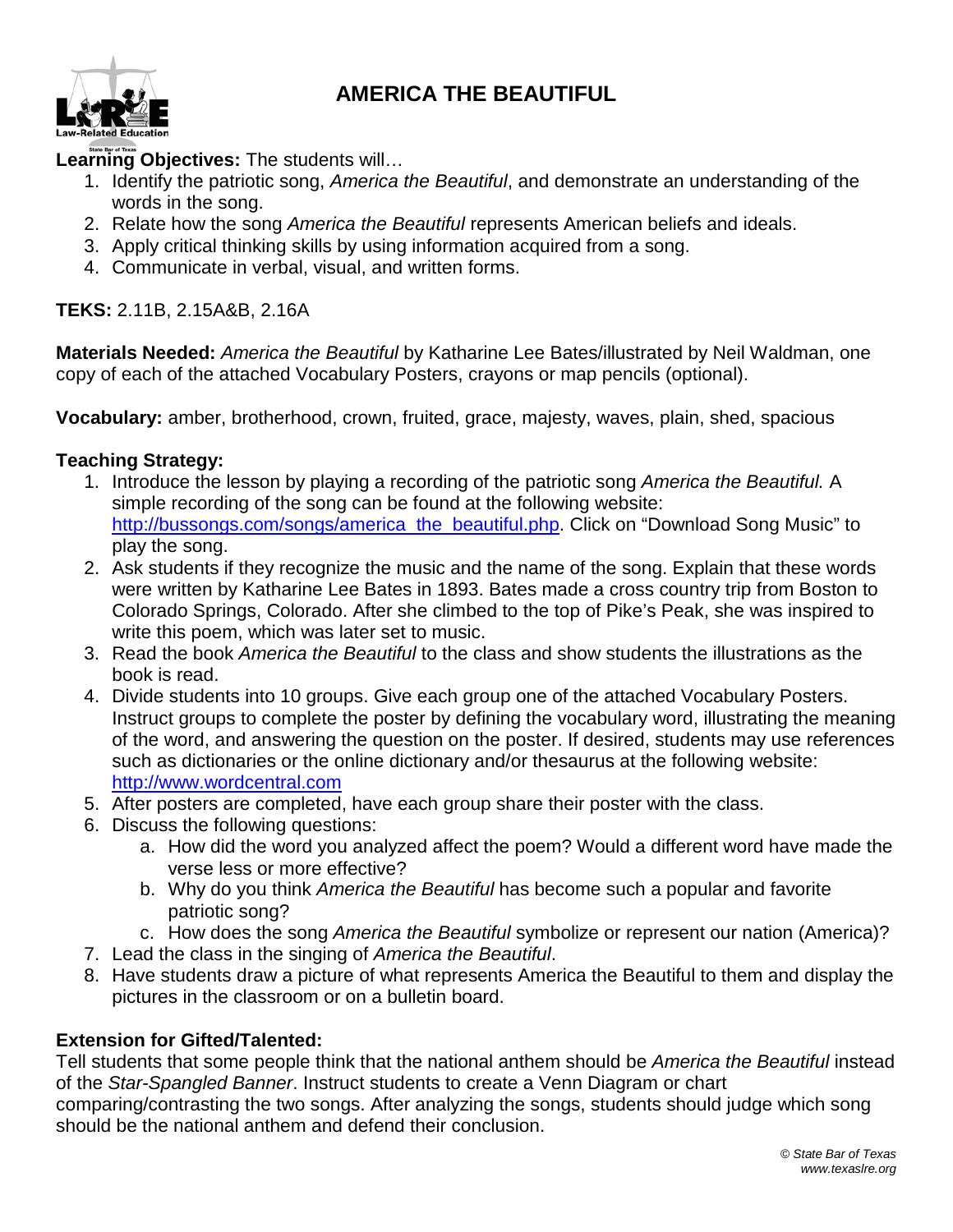## **spacious**

Using your own words, explain the meaning of **spacious** as it is used in the song *America the Beautiful*.

Draw a picture or symbol that represents the meaning of **spacious**.

What other things are **spacious**?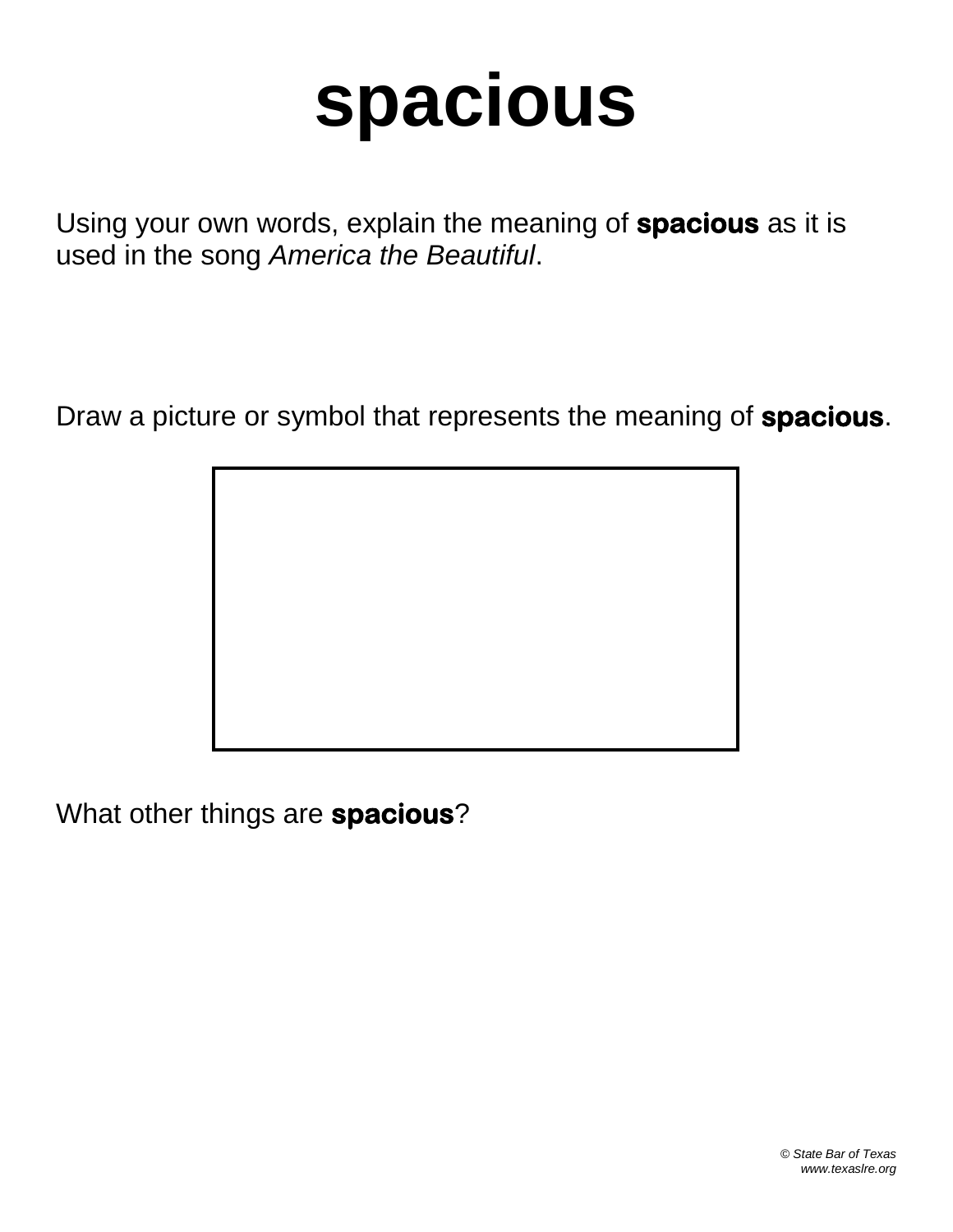### **amber**

Using your own words, explain the meaning of **amber** as it is used in the song *America the Beautiful*.

Draw a picture or symbol that represents the meaning of **amber**.

What other things are **amber**?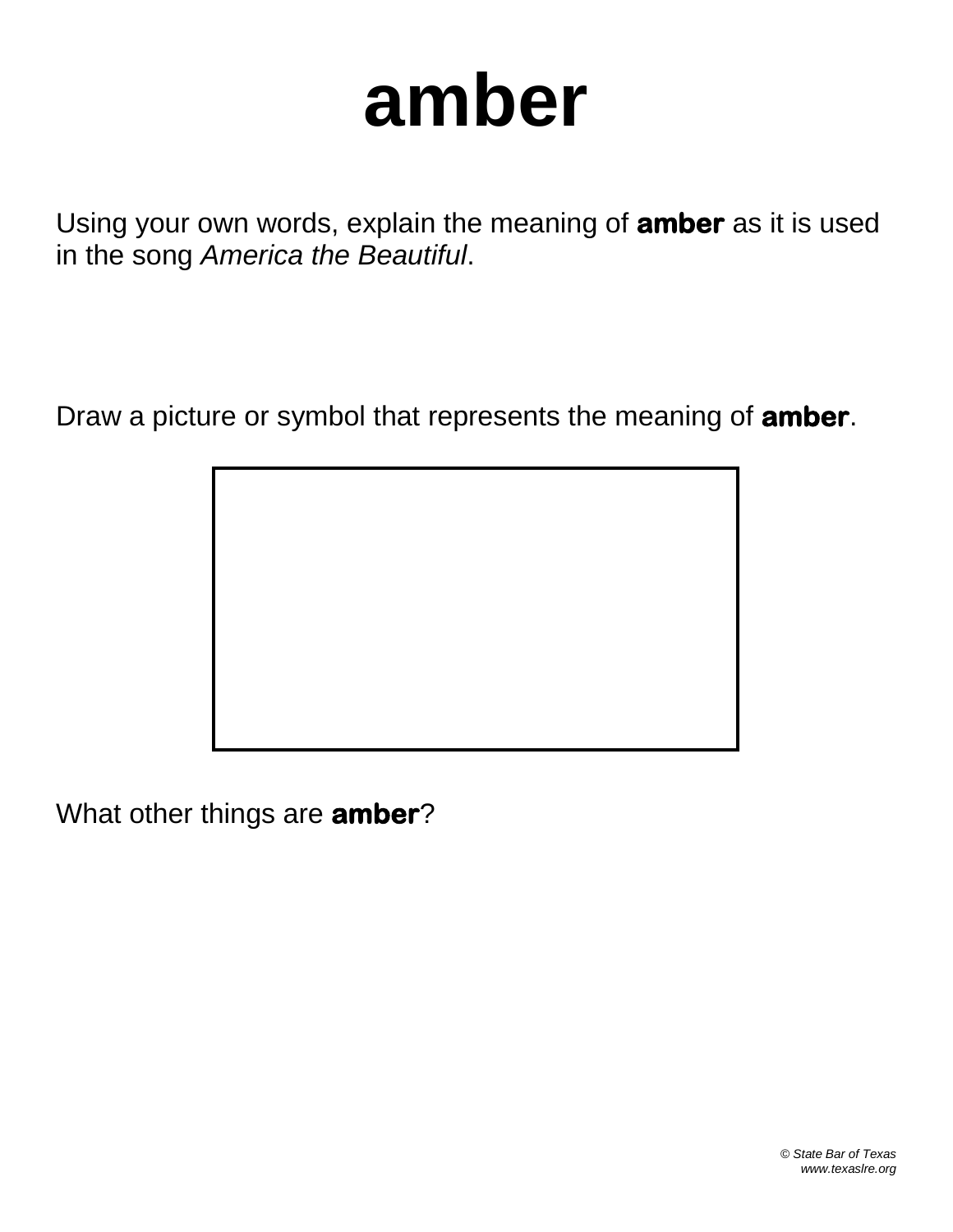### **waves**

Using your own words, explain the meaning of **waves** as it is used in the song *America the Beautiful*.

Draw a picture or symbol that represents the meaning of **waves**.

What other things form **waves**?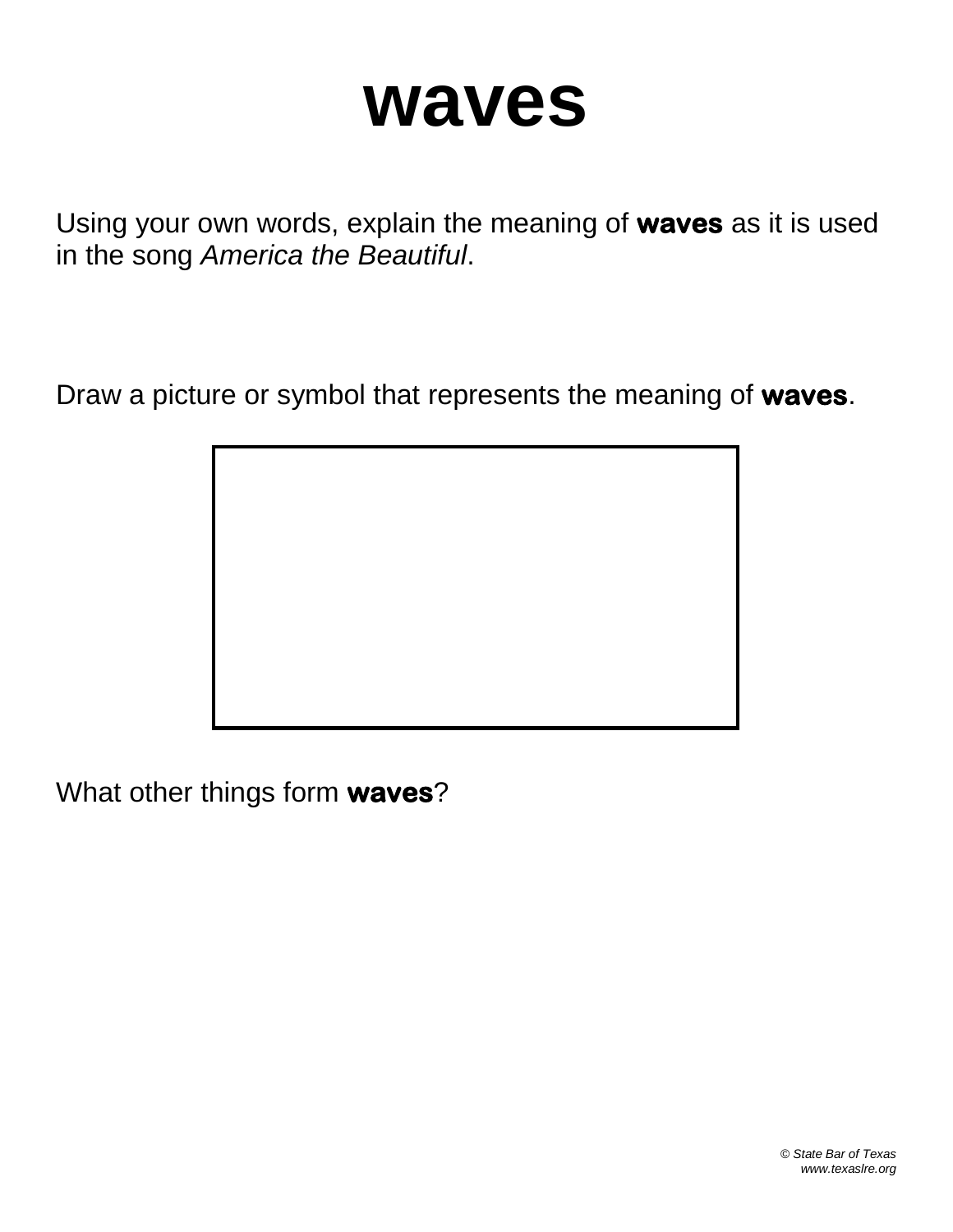# **majesty**

Using your own words, explain the meaning of **majesty** as it is used in the song *America the Beautiful*.

Draw a picture or symbol that represents the meaning of **majesty**.

What other things are **majestic**?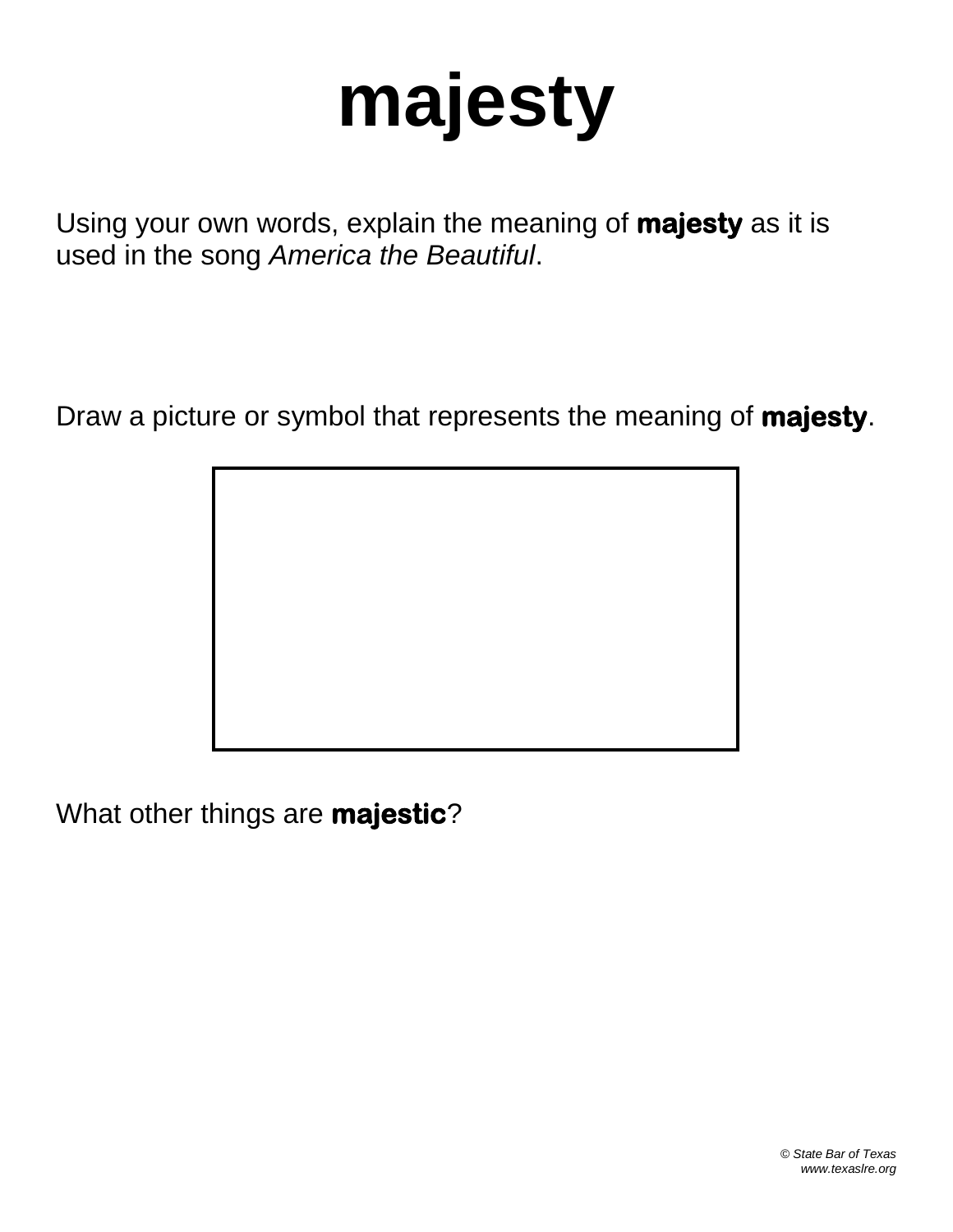# **fruited**

Using your own words, explain the meaning of **fruited** as it is used in the song *America the Beautiful*.

Draw a picture or symbol that represents the meaning of **fruited**.

What are some of your favorite **fruits**?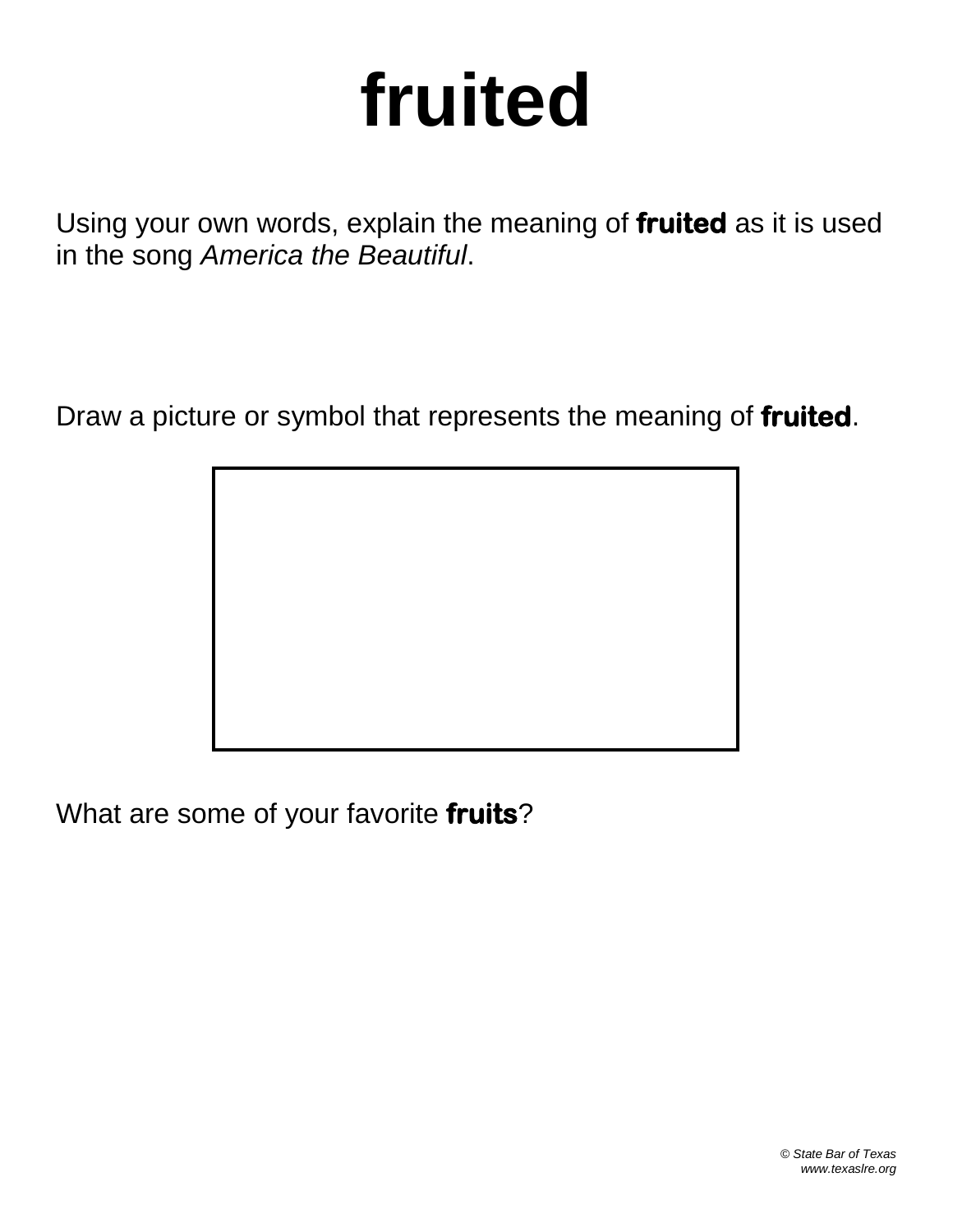# **plains**

Using your own words, explain the meaning of **plains** as it is used in the song *America the Beautiful*.

Draw a picture or symbol that represents the meaning of a **plain**.

What is the opposite of a **plain**?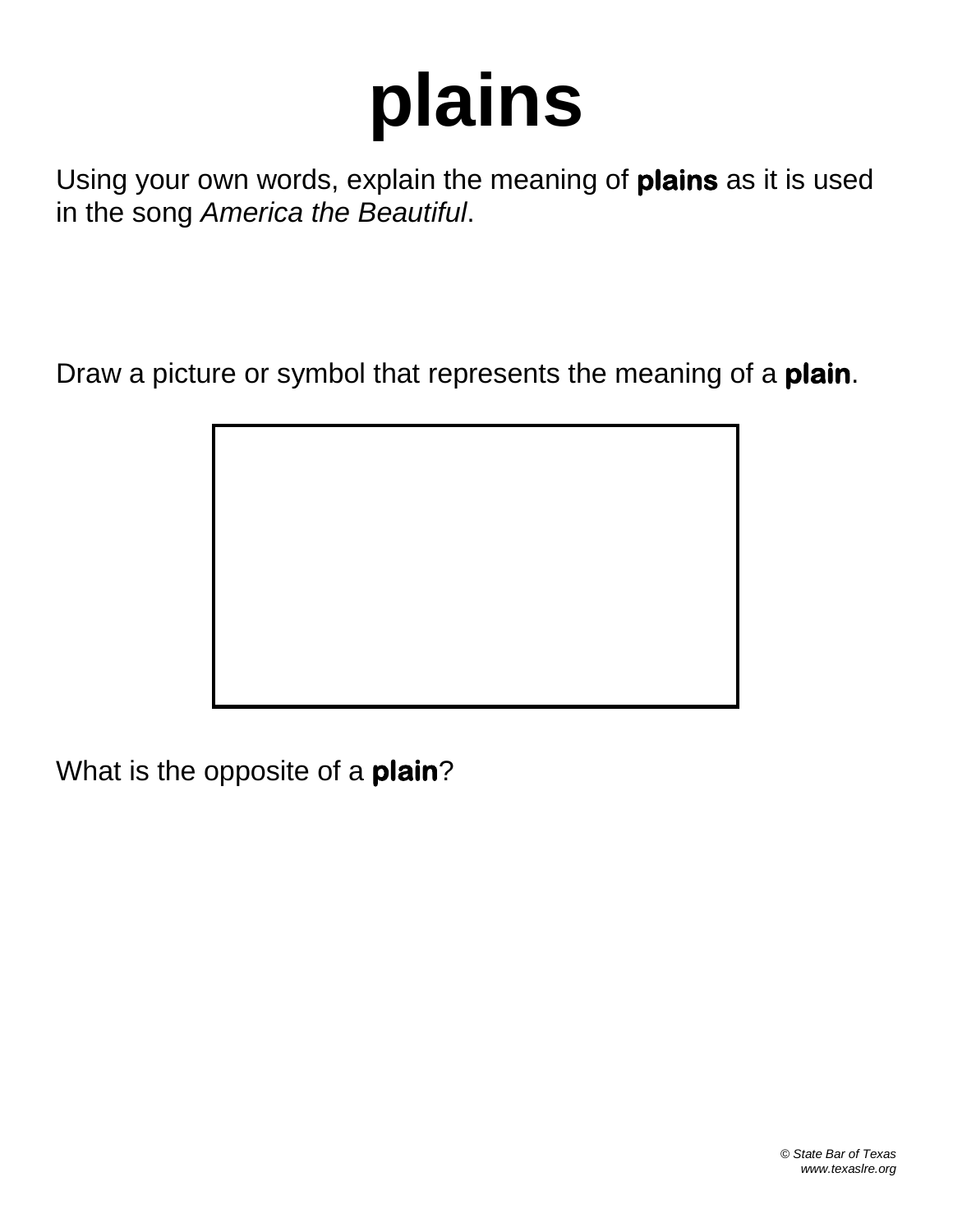## **shed**

Using your own words, explain the meaning of **shed** as it is used in the song *America the Beautiful*.

Draw a picture or symbol that represents the meaning of **shed**.

What is the opposite of **shed**?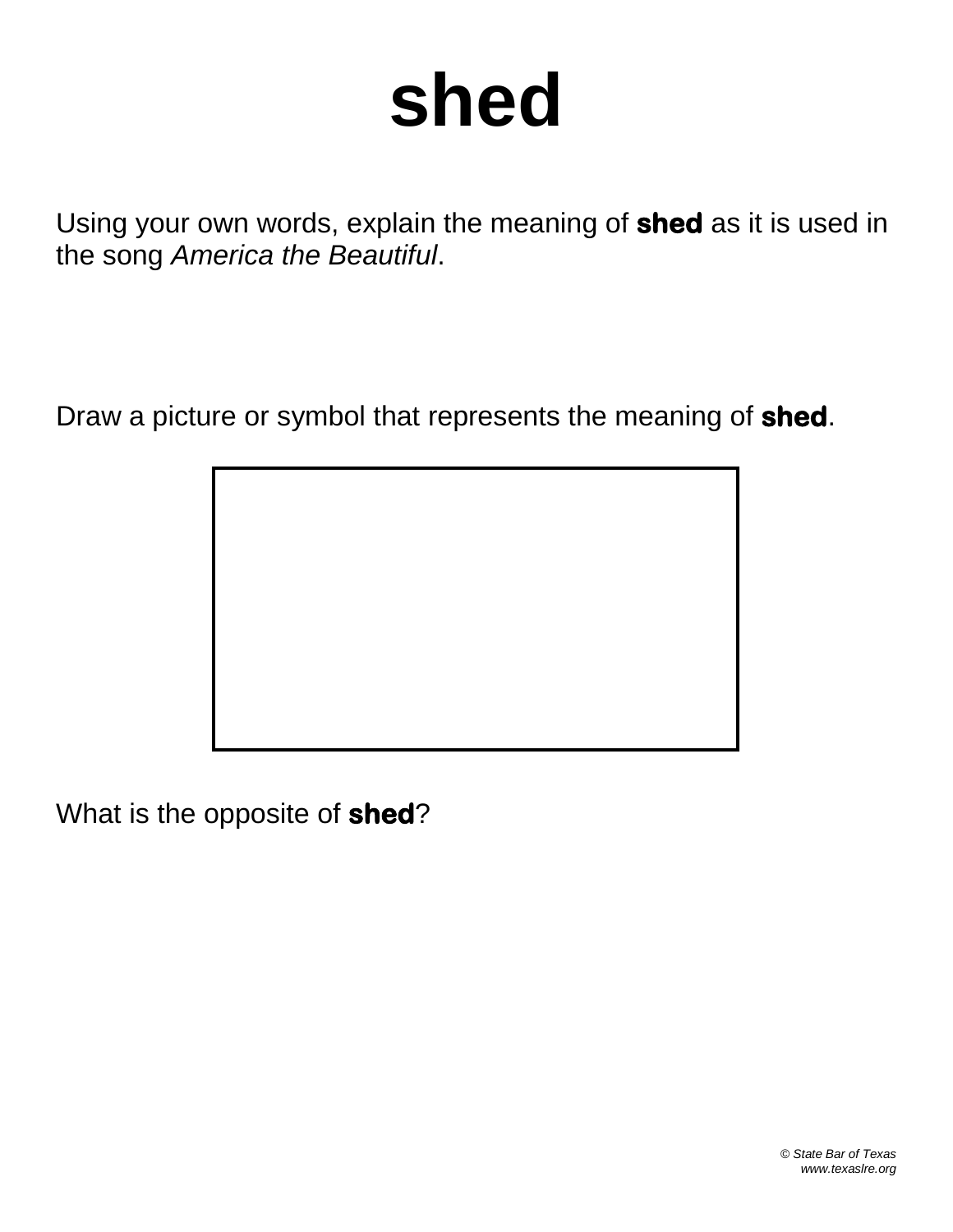### **grace**

Using your own words, explain the meaning of **grace** as it is used in the song *America the Beautiful*.

Draw a picture or symbol that represents the meaning of **grace**.

What is another word that means the same as **grace**?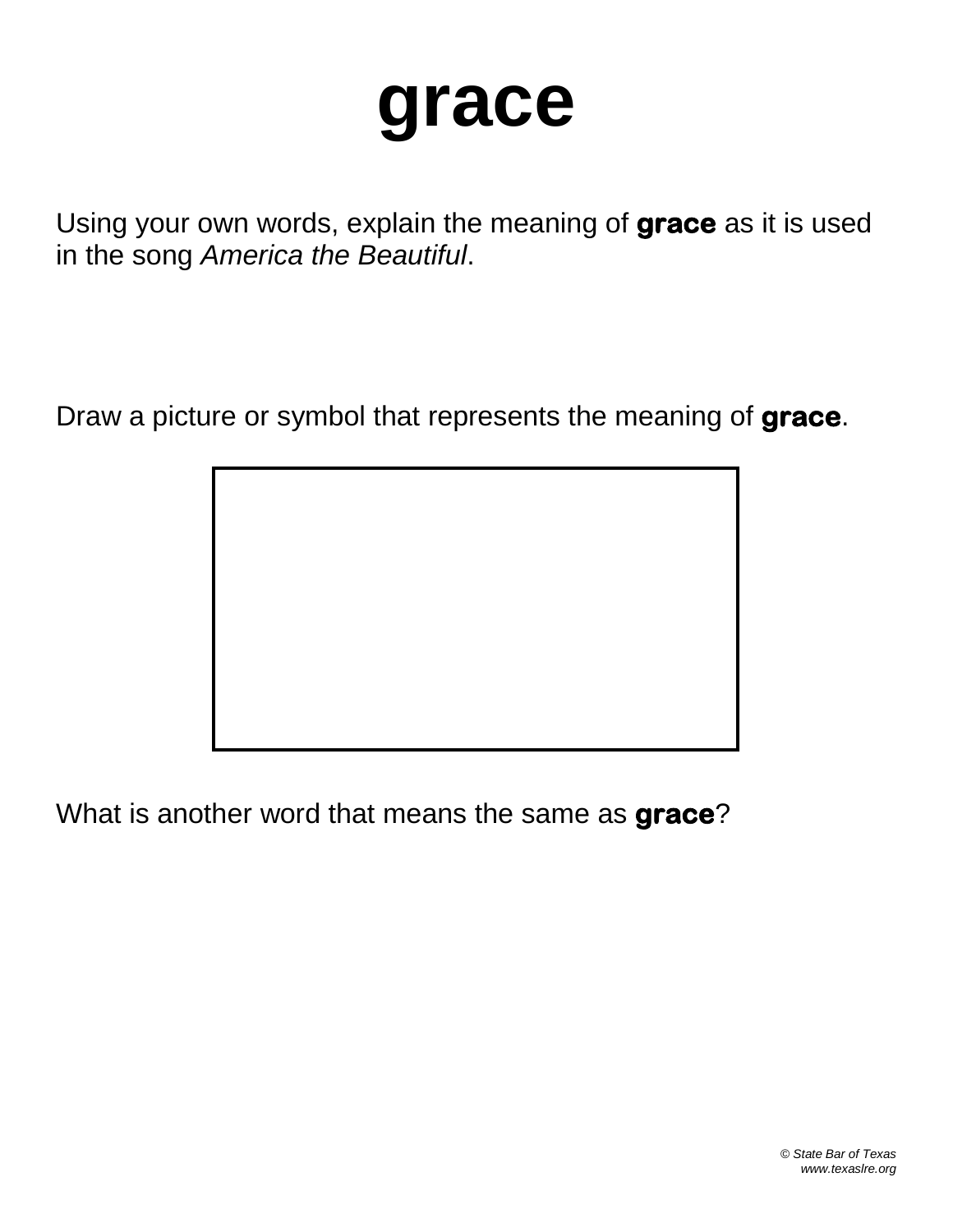### **crown**

Using your own words, explain the meaning of **crown** as it is used in the song *America the Beautiful*.

Draw a picture or symbol that represents the meaning of **crown**.



What is another meaning for the word **crown**, but is not the correct definition?